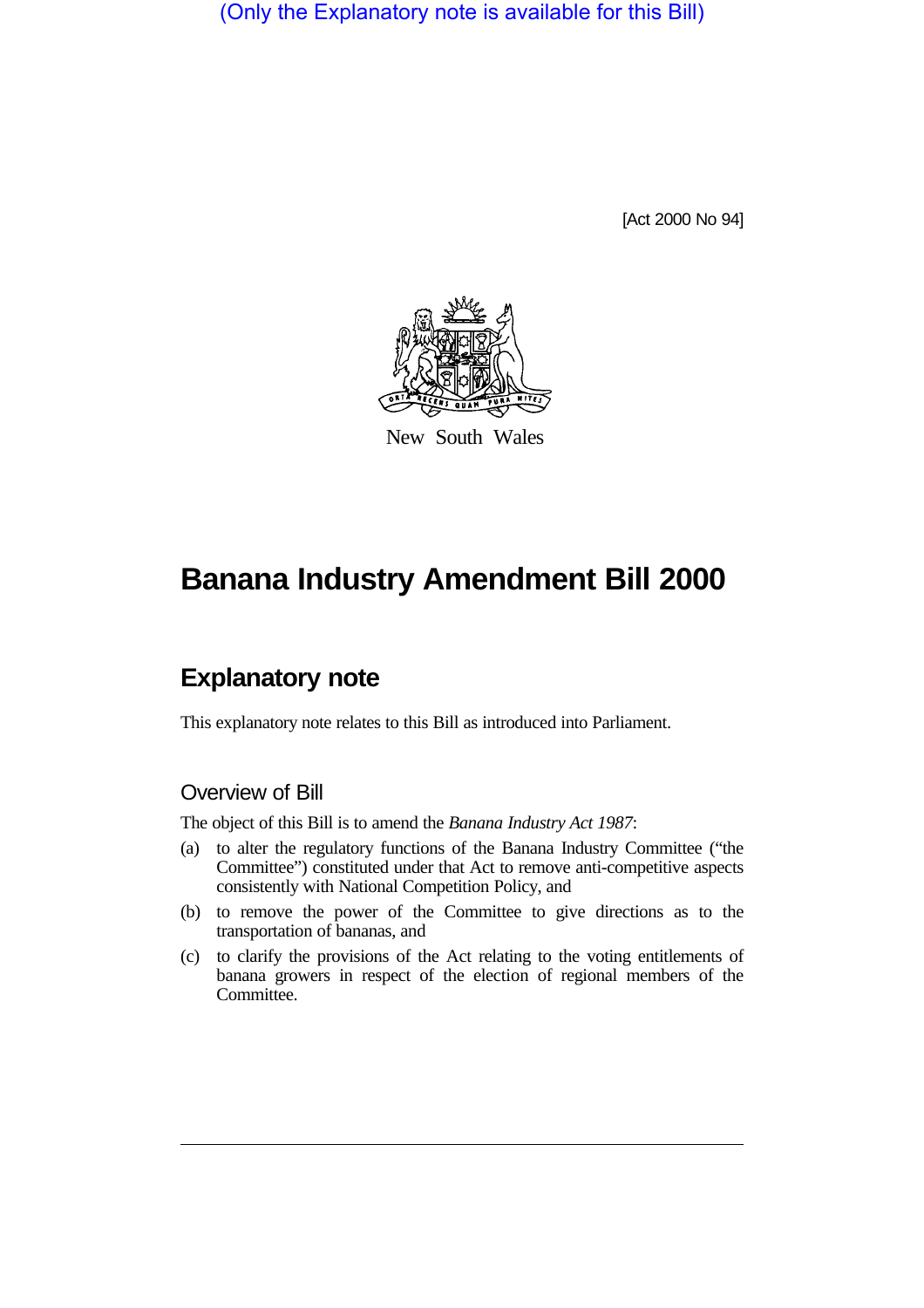Explanatory note

## Outline of provisions

**Clause 1** sets out the name (also called the short title) of the proposed Act.

**Clause 2** provides for the commencement of the proposed Act on a day or days to be appointed by proclamation.

**Clause 3** is a formal provision giving effect to the amendments to the *Banana Industry Act 1987* set out in Schedule 1.

## **Schedule 1 Amendments**

#### **Confining functions of the Committee**

The proposed Act confines the functions of the Committee under the *Banana Industry Act 1987* to the provision of services to voluntary participants in any system established under the Act for the quality control of bananas and limits the regulatory functions of the Committee to matters such as pest and disease control. In particular, the proposed Act alters the functions of the Committee as follows:

- (a) the Committee's existing power under section 5 (b) to establish a system of quality control is confined to voluntary participants (Schedule 1 [1]),
- (b) the Committee's existing power under section 5 (c) to regulate and supervise the marketing of bananas is removed (Schedule 1 [2]),
- (c) the Committee's existing power under section 5 (f) to control or develop means for controlling pests and diseases that may affect the quality or volume of bananas is limited to pests and diseases that, in the opinion of the Committee, pose a threat to the commercial viability of banana growers in this State (Schedule 1 [4]),
- (d) the Committee's existing power under section 5 (l) to establish systems of inspection for the quality control or pest and disease control of bananas is confined to pest and disease control (Schedule 1 [5]),
- (e) the Committee's existing power under section 5 (m) to establish systems to facilitate inspection of the ripening, weighing, grading, packaging and storage of bananas is removed (Schedule 1 [6]),
- (f) the Committee's existing power under section 5 (n) to promote or operate schemes to assist the orderly marketing of bananas is removed (Schedule 1 [6]),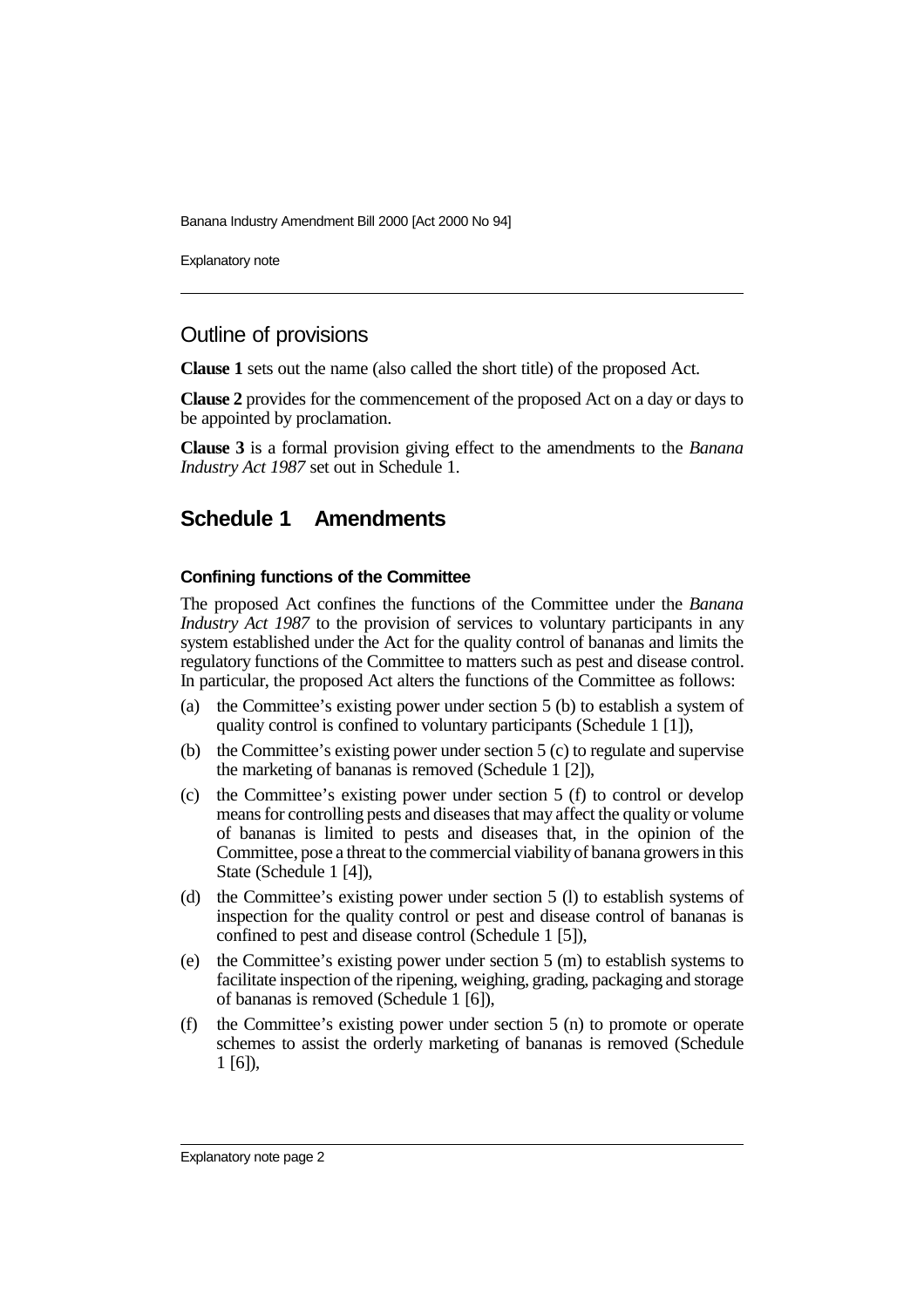Explanatory note

- (g) the Committee's existing power under section 6 (a) to compulsorily buy, acquire, sell or supply bananas is replaced with a power that is confined to voluntary agreements to do so (Schedule 1 [7]),
- (h) the Committee's existing power under section 6 (b) to buy or acquire equipment and supplies to sell or supply to banana growers or other persons for use in relation to the production or marketing of bananas is removed (Schedule 1 [8]),
- (i) the Committee's existing power under section  $6$  (c) to trade in, for cash or on terms, equipment and supplies for use in relation to the production or marketing of bananas is removed (Schedule 1 [8]),
- $(i)$  the Committee's existing power under section 6 (d) to inspect bananas at any stage of their production or marketing and enter for that purpose any land on which bananas are grown, stored or handled is confined to purposes associated with pest and disease control (Schedule 1 [9]),
- (k) the Committee's existing power under section  $6$  (e) to treat, withhold, remove, destroy or withdraw from the market bananas that, in the Committee's opinion, are damaged, overripe or otherwise unfit or inappropriate for sale is confined to purposes associated with pest and disease control (Schedule 1  $[10]$ ),
- (l) the Committee's existing power under section  $6$  (g) to spray or otherwise treat bananas is removed because the power in section 6 (e), as amended, will deal with the treatment of bananas for the purposes of pest or disease control (Schedule 1 [11]),
- (m) the Committee's existing power under section 6 (h) to inspect ripening rooms and other premises that are used for the storage, handling or ripening of bananas is removed because section 6 (d), as amended, will deal with the inspection of bananas and the power to enter land or premises for purposes associated with pest and disease control (Schedule 1 [12]),
- (n) the Committee's existing power under section 6 (i) to declare localities in which bananas are grown is confined to certain purposes (Schedule 1 [13]),
- (o) the Committee's existing power under section 6 (l) to erect, maintain, repair, operate, regulate, use and regulate the use of buildings, and all machinery and plant used in connection with such buildings is clarified by:
	- (i) confining that power to buildings, machinery and plant of the Committee, and
	- (ii) providing for a similar power in relation to buildings, machinery and plant belonging to others, but only for purposes associated with pest and disease control (Schedule 1 [14]),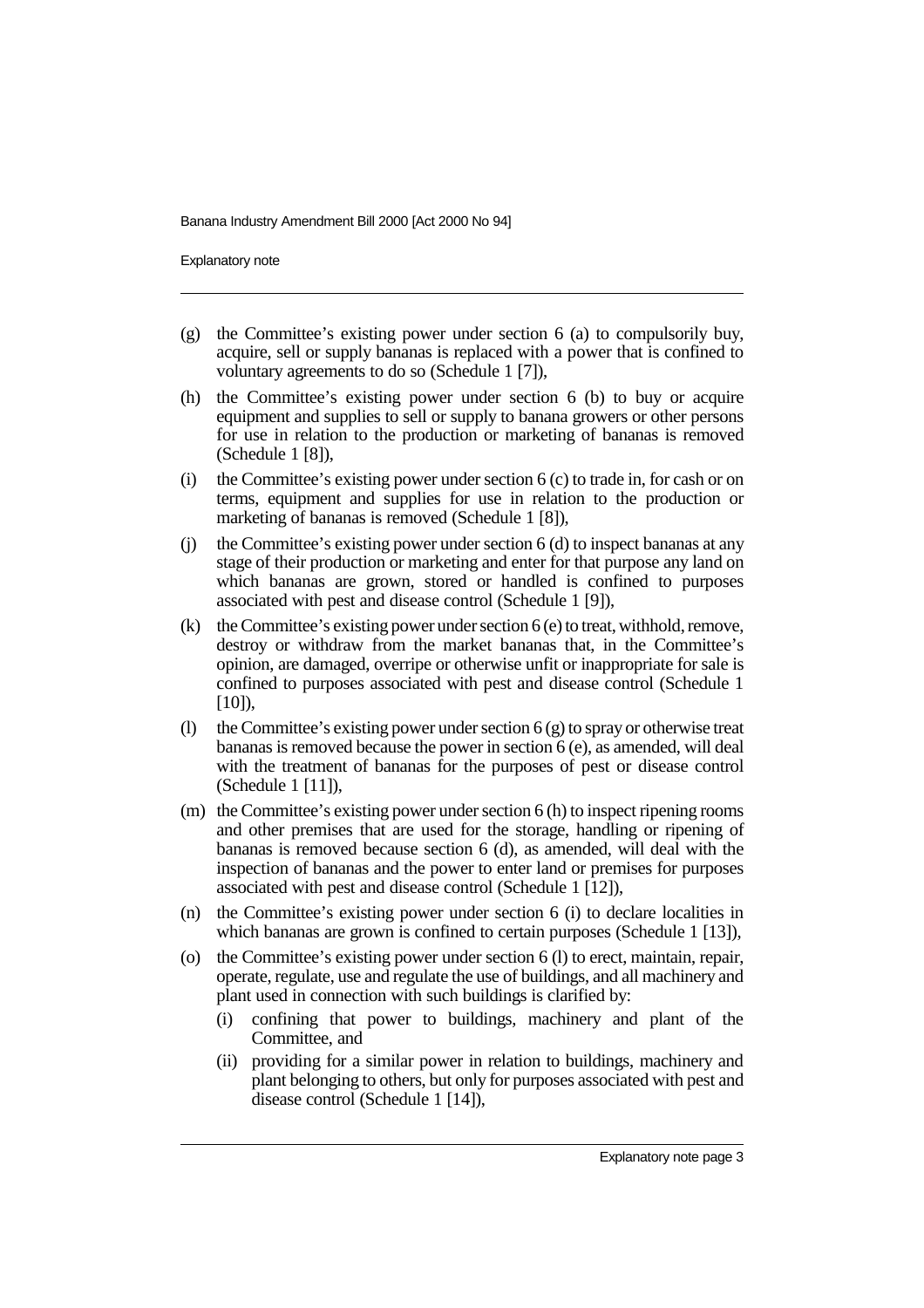Explanatory note

(p) the Committee's existing power under section 6 (p) to make such arrangements as it deems necessary with regard to the sale of bananas for export or for consignment to other countries or States for overseas ships' stores is confined to voluntary participants (Schedule 1 [15]).

#### **Abolition of Committee's power to issue transport directions**

Schedule 1 [3] removes the current power of the Committee under section 5 (d) of the Act to regulate the transportation of bananas from a plantation to a railhead or market.

Schedule 1 [18] replaces section 9 of the Act relating to the power of the Committee to give directions in respect of the services it provides. The new section will limit the giving of directions to the carrying out of the Committee's functions under the Act in respect of which the Committee has a power of compulsion (namely, pest and disease control).

The consequence of this combination of amendments is that the Committee will cease to have the power to issue directions regarding the transportation of bananas.

#### **Requirements for Ministerial approval of charges and alternative use of funds abolished**

Schedule 1 [16] amends section 7 of the Act to remove the present requirement that the Minister approve charges that the Committee wishes to impose on banana growers in relation to the provision of services to them.

Schedule 1 [17] amends section 7 of the Act to remove the present requirement that the approval of the Minister (or a person nominated by the Minister) must be obtained by the Committee before it can use funds it raised by means of a charge for a particular service for a purpose other than that for which the funds were originally raised.

#### **Clarification of voting entitlements of banana growers**

Schedule 1 [21] amends section 16E to ensure that if two or more persons are banana growers in relation to more than one plantation, only one of them will be entitled to vote in an election for the Committee and that, accordingly, one of them will need to be nominated (either by agreement or by the Chairperson of the Committee) to exercise the vote.

The new provisions also make it clear that sections 16B, 16C and 16D of the Act will apply to the nominated voter as if he or she were the only banana grower in respect of all the banana plantations concerned. Sections 16B and 16C of the Act